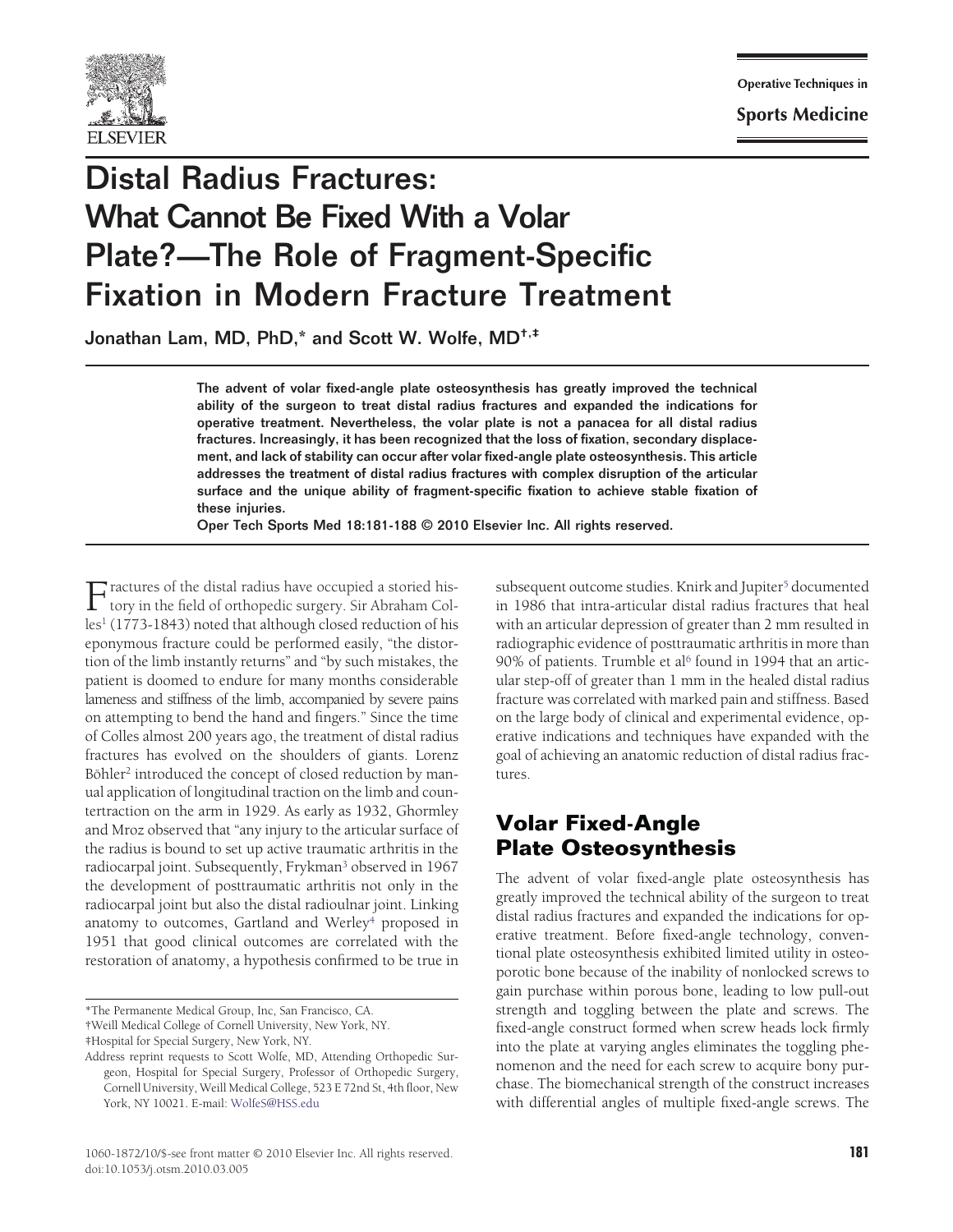

**Figure 1** (A) Posteroanterior and (B) medial view of the "critical" fragments: (1) radial column, (2) dorsal wall, (3) volar rim, (4) ulnar corner, and (5) impacted articular. (Copyright TriMed, Inc. Used with permission.)

additional utility of fixed-angle devices arises from their precontoured shape, which enables the use of the plate as an in situ template for reduction of the fracture in the acute setting or for the restoration of volar tilt during an osteotomy for malunion. Furthermore, the greater cross-sectional thickness of soft tissue between the volar cortex of the distal radius and the adjacent flexor tendons compared with the dorsal cortex and the overlying extensor tendons minimizes the incidence of soft-tissue complications, including tendinopathy and tendon rupture. Accordingly, volar fixed-angle plate osteosynthesis has quickly become one of the most useful tools in the surgical armamentarium for the treatment of distal radius fractures. Nevertheless, the volar plate is not a panacea for all distal radius fractures.

Increasingly, it has been recognized that extensor and flexor tendon injury, loss of fixation, and secondary displacement can occur after volar fixed-angle plate osteosynthesis.<sup>7</sup> These complications show the inability of the volar fixedangle plate to address certain fracture patterns and clinical scenarios. The shortcomings of volar fixed-angle plate osteosynthesis can be categorized into the following situations in which the isolated use of a volar plate may fail: (1) complex multifragmentary disruption of the articular surface caused by shear or compressive forces; (2) fracture-dislocations (shear fractures) of the wrist; (3) carpal, radiocarpal, or radioulnar instability; and (4) complex fractures with substantial metaphyseal-diaphyseal extension. The key to avoidance of such pitfalls is recognition of the therapeutic challenges associated with each scenario.

### **Fragment-Specific Fixation**

This article focuses on the treatment of distal radius fractures with complex disruption of the articular surface and the unique ability of fragment-specific fixation to achieve stable fixation of these injuries. Complex articular surface fractures of the distal

radius typically involve 5 critical fracture fragments<sup>8</sup> (Fig. 1):  $(1)$ the radial column (styloid), (2) the dorsal wall, (3) the volar rim, (4) the dorsal and volar ulnar corner fragments (sigmoid notch), and (5) the impacted articular surface.

It is essential to acquire a thorough understanding of the anatomy of a complex articular surface fracture to enable the creation of a surgical treatment plan. Beyond standard radiographs of the wrist, it is often helpful to obtain computed tomographic coronal; sagittal; and, as needed, 3-dimensional reconstruction views to enable adequate visualization of complex articular fracture fragments. Harness et al<sup>9</sup> showed that a computed tomography scan with 3-dimensional reconstruction views results in (1) an increase in the number of fracture fragments visualized, (2) improved intraobserver and interobserver reliability in fracture classification, (3) increased sensitivity and accuracy in identifying specific fracture characteristics such as articular depression, (4) a significantly greater number of decisions for an open approach with combined dorsal and volar exposure, and (5) increased operative indications.9 With adequate imaging of the complex articular surface fracture in hand, a customized plan can be made to address each fracture fragment.

The concept of fragment-specific fixation of distal radius fractures was advanced by Medoff and Kopylov $10$  to enable osteosynthesis of individual fracture fragments with a hybrid technique of wire and plate fixation. In its original inception, implants consisted of pin plates that combine the rigidity of plate osteosynthesis with the versatility of Kirschner wire fixation. These pin plates allow for the stable fixation of the radial column, the dorsal ulnar fragment, and the ulnar styloid. Additional wireform implants consist of pin and precontoured wire constructs that enable the buttressing of small articular rim fragments. The wireform implants are fixated to the metaphysis proximally, creating a hybrid wireplate construct with fixed-angle 3-point fixation (Fig. 2). Subsequent iterations of fragment-specific fixation systems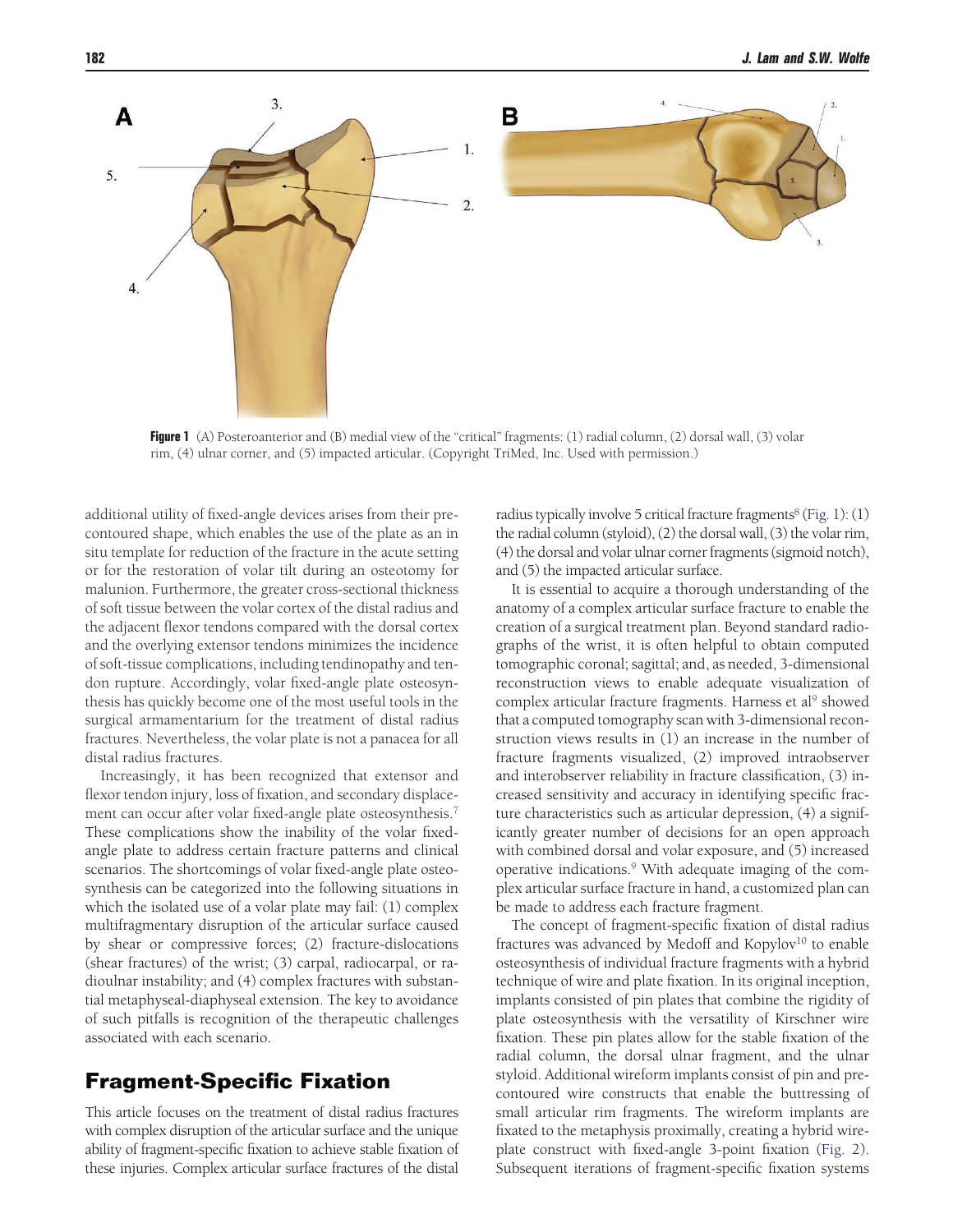

**Figure 2** Pin plates and wire form constructs: (A) wireform implants consist of pin and precontoured wire constructs that are fixated to the metaphysis proximally, creating a hybrid wire-plate construct with fixed angle three-point fixation. (B) The wire form dorsal buttress pin enables the buttressing of small articular rim fragments. (C and D) Radial pin plate combining the rigidity of plate osteosynthesis with the versatility of Kirschner wire fixation, allowing for the stable fixation of the radial column. (Copyright TriMed, Inc. Used with permission.)

by different manufacturers include precontoured plates incorporating the option of fixed-angle screws designed for positioning on the volar, dorsal, radial, or juxta-articular surfaces of the distal radius.

From a mechanical perspective, the rigidity of fixation is increased by applying more than 1 implant in different planes, addressing each "column" of the radius.<sup>11</sup> Biomechanical studies confirm that the placement of two 2.0-mm implants with a 50° to 90° offset angle to each other in the axial plane provides stronger mechanical fixation than either a single 3.5-mm plate or Kirschner wire–augmented external fixation.<sup>12</sup> The versatility and clinical utility of fragment-specific fixation arises from its ability to rigidly and anatomically fixate fractures that cannot be adequately addressed with a single implant or external fixation.

We examine 6 typical fracture patterns that present unique challenges when fixation is attempted with a fixed-angle volar plate: (1) unstable radial styloid; (2) dorsal ulnar corner; (3) volar ulnar corner; (4) central articular impaction; (5) complex articular shear fracture; and (6) instability of the distal radioulnar, radiocarpal, or carpal joints.

## **Unstable Radial Styloid Fragment**

The radial styloid, or radial column fragment, is typically reduced first in the process of fragment-specific fixation because it serves as a keystone onto which the reduction of additional fracture fragments can be accomplished. The adequacy of the reduction of the radial styloid fragment can be judged by the alignment of the radial cortex along the metaphysis of the distal radius and visual or fluoroscopic inspection of the radiocarpal articular surface. Tenotomy or Z-lengthening of the brachioradialis tendon can be performed to alleviate the deforming force on the radial styloid fragment to facilitate reduction. Provisional fixation of the reduced radial styloid fragment is usually achieved with Kirschner wires. Typically, the surgeon then proceeds with reduction and fixation of the articular fragments and intermediate column fixation before returning for the final fixation of the radial column. Small styloid fragments or those with a coronal split may be inadequately secured with a single peg of a fixed-angle volar device; consequently, the surgeon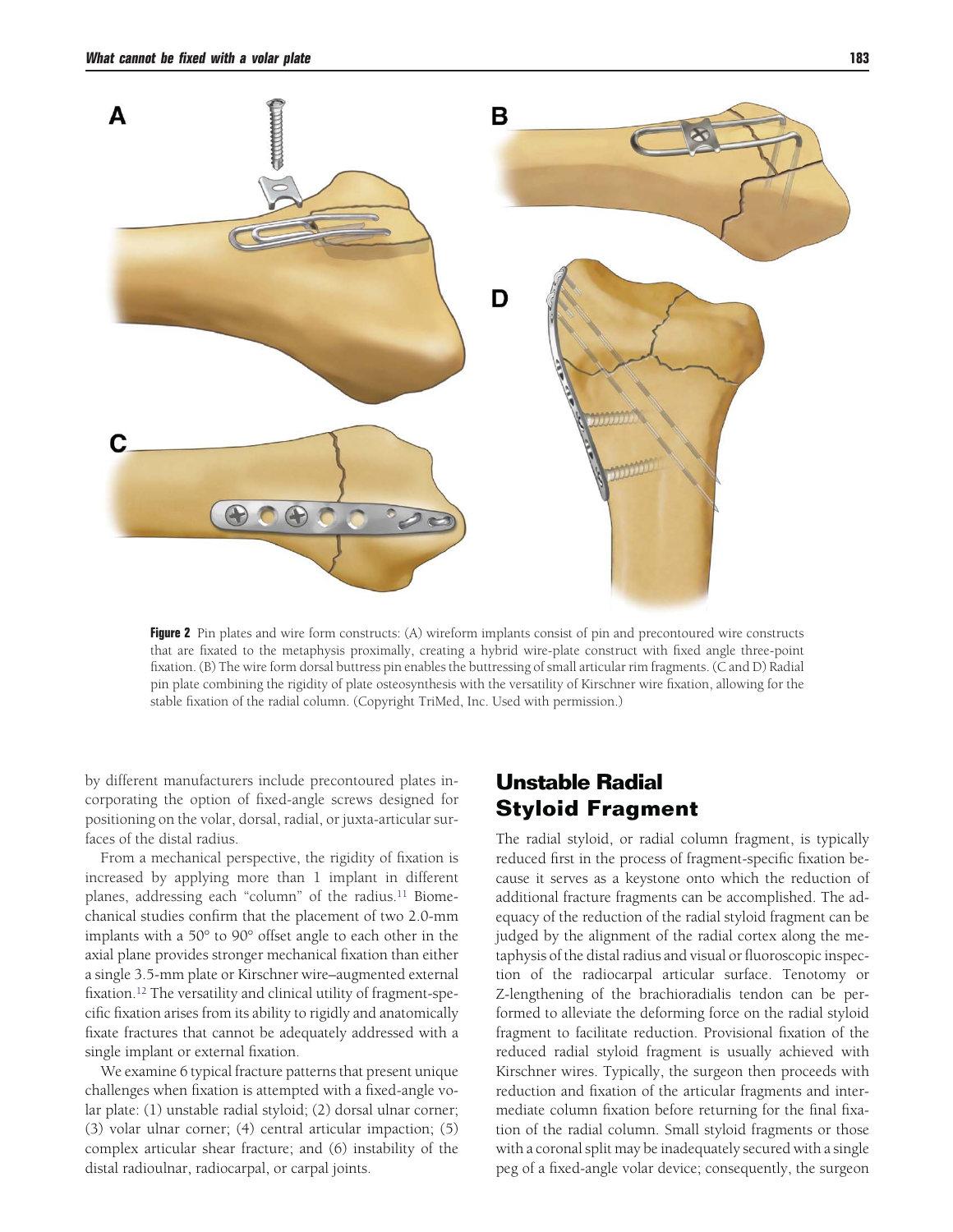

**Figure 3** Volar radial approach: the volar radial approach uses the interval between the radial artery and the first dorsal compartment extensor tendons.

should be facile with techniques of radial columnar fixation to augment volar plating in these situations.

Definitive fixation of the radial styloid fragment is performed with a radial pin plate or a precontoured radial column plate designed to buttress the styloid with the options of Kirschner wire or fixed-angle screw fixation. These implants are typically positioned on the radial aspect of the distal radius between the first or second dorsal extensor compartment tendons, with 50° to 90° degrees of offset in the axial plane to implants positioned dorsally or volarly. Commonly used surgical approaches to this location include the volar radial interval between the radial artery (Fig. 3) and the first dorsal compartment tendons and the dorsoradial approach between the first and second dorsal extensor compartments (Fig. 4). If the volar flexor carpi radialis approach is used for volar implant positioning, the dorsoradial approach can be performed concomitantly without the risk of vascular compromise to the intervening skin bridge because the radial artery lies within the interval.

## **Dorsal and Volar Ulnar Corner Fragments**

Dorsal and volar ulnar corner fracture fragments constitute the bony rim of the sigmoid notch and serve as the origin of the dorsal and volar radioulnar ligaments. Accurate reduction and stable fixation of the volar ulnar fracture fragments are critically important to maintaining the stability of the radiocarpal joint in the sagittal plane. Incongruous reduction of the dorsal or volar ulnar corner fragments can lead to posttraumatic arthritis of the distal radioulnar joint and laxity of the dorsal and volar radioulnar ligaments, with resulting fixed subluxation or instability of the distal radioulnar joint. Because of deforming forces applied to these fracture fragments by the dorsal and volar radioulnar and extrinsic carpal ligaments, these fragments cannot be easily reduced indirectly by ligamentotaxis.13 Percutaneous fixation of small volar ulnar fragments is not possible without jeopardizing nearby critical anatomic structures. Because there is usually minimal subchondral bone for traditional implant fixation, dorsal and volar ulnar corner fracture fragments can be stably fix-



#### **No concern for skin bridge**

**Figure 4** Dorsoradial approach: (A) the dorsoradial approach between the first and second dorsal extensor compartments can be performed concomitantly with the volar flexor carpi radialis approach without risk of vascular compromise to the intervening skin bridge because the radial artery lies within the interval. (B) A combination of radial columnar fixation of the styloid and a locked volar plate fixation of the metaphyseal fragment. (Copyright, Scott W. Wolfe, MD.)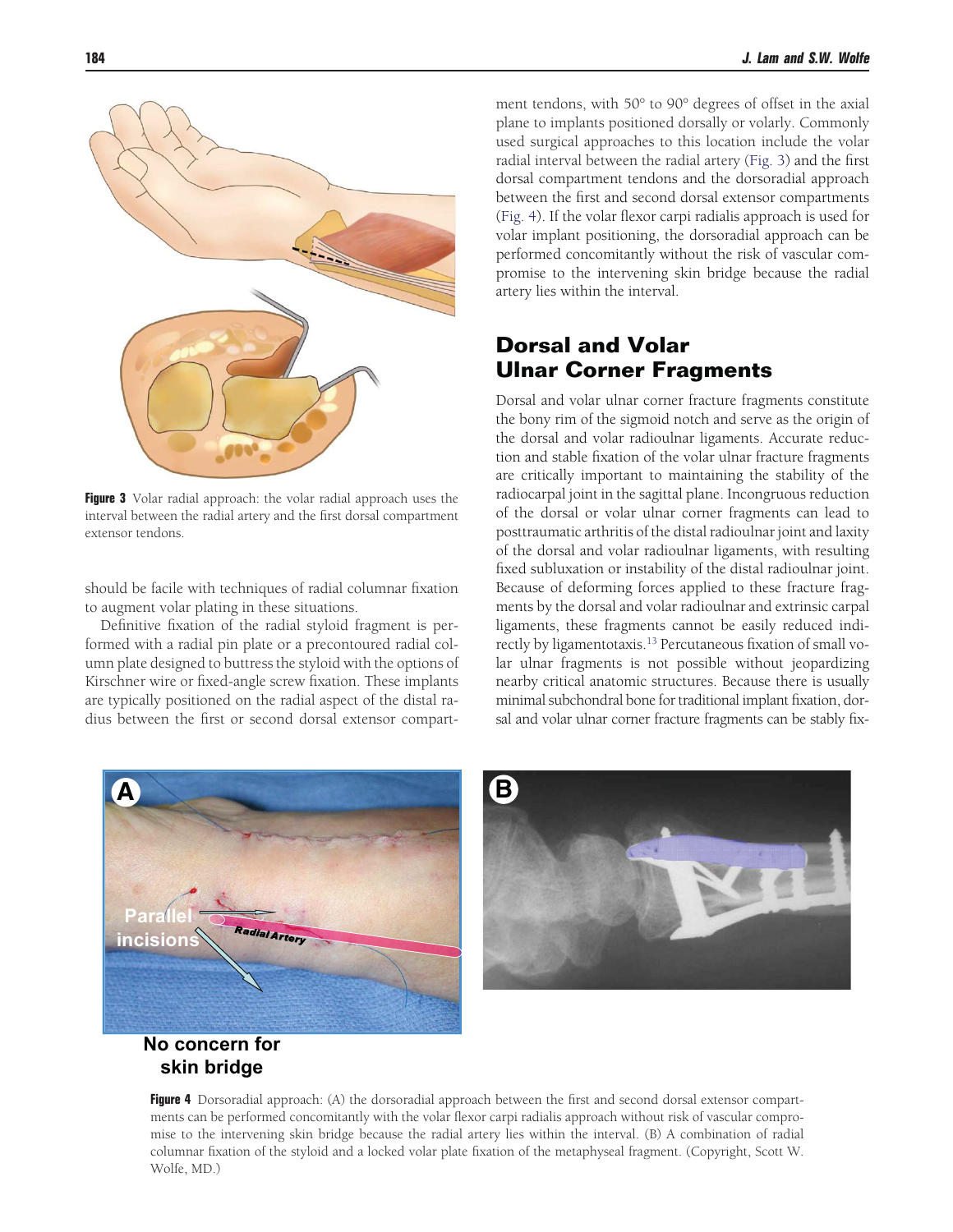

**Figure 5** Volar ulnar corner construct: (A) a wire form buttress pin construct stably fixates the volar ulnar corner fracture fragment. (Copyright TriMed, Inc. Used with permission.) (B) A lateral radiograph of the wrist showing stable wire form buttress pin fixation of the volar ulnar corner fracture fragment, and radial pin-plate fixation of the radial styloid fragment. (Copyright, Scott W. Wolfe, MD.)

ated with a combination of wire and tension band<sup>14</sup> or, alternatively, a low-profile fixed-angle device. A custom wireform buttress pin construct readily addresses the volar ulnar corner with a minimum of soft tissue disruption (Fig. 5). The inappropriate use of a volar fixed-angle plate inthis circumstance has been complicated by subluxation of the fragment, volar translation of the entire carpus, and articular uncongruency.<sup>7</sup> An attempt to advance a fixed-angle plate more distally to engage small volar rim fragments can lead to attritional damage or rupture of flexor tendons by the prominent implant.<sup>15</sup>

Volar ulnar corner fragments can be exposed by the standard volar approach through the flexor carpi radialis tendon sheath; however, the retraction of the median nerve and flexor tendons necessary to reduce and fix small medial fragments may place the nerve in jeopardy. The authors prefer to use the proximal portion of the "extended carpal tunnel approach" that uses the plane between the flexor carpi ulnaris and the ulnar neurovascular bundle ulnarly and the flexor tendons and median nerve radially. With elevation of the pronator quadratus radial wards, the volar ulnar fragment is readily exposed and fixated.

Unstable and displaced dorsal ulnar corner fragments are ideally suited to dorsal pin-plate fixation (Fig. 6). This technique can be performed as an adjunct to fixed-angle volar plating when insufficient reduction or fixation of this fragment is achieved by volar pegs or screws or as part of a fragment-specific approach if the radioulnar joint is deemed unstable or incongruous. The dorsal surgical approach to the distal radius between the third and fourth dorsal extensor compartments can be used to expose a dorsal ulnar corner fragment. Alternatively, isolated dorsal ulnar fragments can be exposed by a limited approach through the fifth dorsal compartment. It is cautioned that this approach cannot be readily extended to gain access to larger metaphyseal and impacted articular fragments. The dorsal pin-plate is sufficiently low profile in that it produces no appreciable irritation of the overlying tendons.

## **Central Articular Impaction Fragments**

Central articular impaction or "die punch" fracture fragments require elevation to eliminate articular depression or step-off and buttress fixation to prevent settling until osseous consol-



**Figure 6** Dorsal ulnar corner construct: (A) the dorsal ulnar corner fragment is ideally suited to dorsal pin-plate fixation. (Copyright TriMed, Inc. Used with permission.) (B) A posteroanterior radiograph of the wrist showing stable dorsal pin-plate fixation of the dorsal ulnar corner and radial pin-plate fixation of the radial styloid fragment.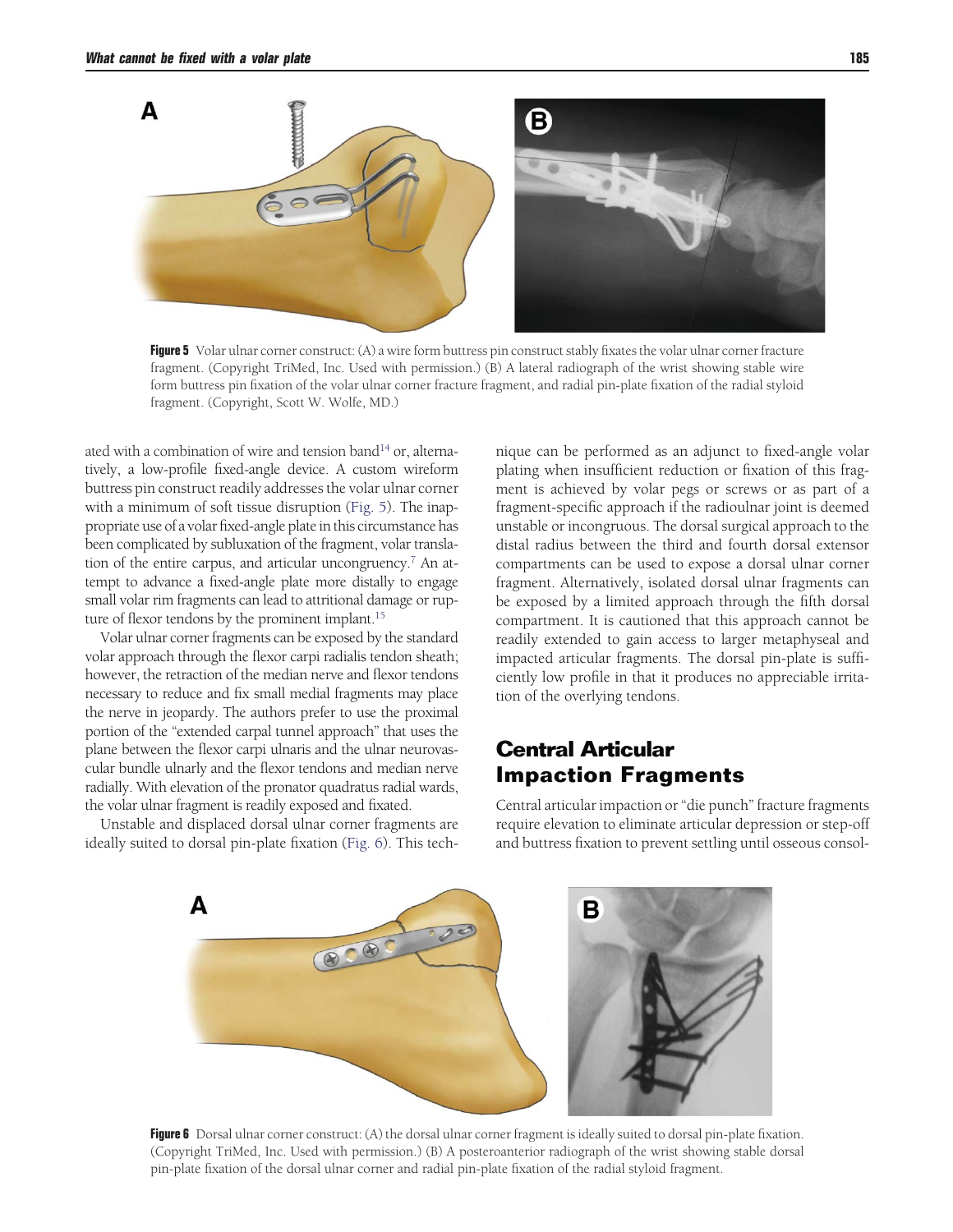idation of the injury occurs. Complex articular fractures often have 4 or more articular fragments. An approach has been described to reduce dorsally comminuted and impacted articular fragments through an extended volar approach whereby the proximal radius is exposed subperiosteally and everted to gain dorsal exposure.<sup>16</sup> Not all surgeons are comfortable with the extent of radial diaphyseal and metaphyseal periosteal stripping that is required of such an approach; consequently, a limited and direct dorsal approach to the fractured fragments may be more expedient.

The judicious use of fluoroscopy can document the adequacy of the reduction of impacted articular fragments and avoid a dorsal capsulotomy and/or iatrogenic compromise of the dorsal extrinsic ligaments. Juxta-articular dorsal wall fracture fragments can be fixated with wire form buttress pin-plate constructs that simultaneously support the reduced impacted articular fragments and apply rigid 3-point fixation at the metaphyseal level (Fig. 7). Alternatively, 2.0-mm fixedangle dorsal plates can also be used for subchondral buttressing of these articular fragments. An autogenous osseous graft, allogenic graft, or synthetic bone void filler can be used to augment the reduction of impacted articular fragments as needed. The use of a fixed-angle device in this context reduces the need for structural osseous graft because the likelihood of secondary displacement of articular fragments is lessened by the rigidity of the fixed-angle construct.

#### **Articular Shear Fractures**

Complex articular shear fractures combine elements of unstable radial styloid, dorsal and volar ulnar corner, and articular impaction fractures in the setting of minimal thickness of underlying subchondral bone or a high degree of subchondral comminution (Fig. 8). The successful treatment of complex articular shear fractures requires recognition of the severity of injury, adequate imaging to enable a thorough grasp of the 3-dimensional anatomy of the fracture fragments, and appropriate application of fixation strategies to address the multiple elements of the fracture. The defining characteristic of these fractures is the minimal thickness of the articular fragment, which is essentially a shell of articular cartilage and subchondral bone. This makes adequacy of fixation with an isolated volar fixed-angle device tentative at best. The versatility of fragment-specific fixation enables the reduction and rigid fixation of thin subchondral fracture components to the intact metaphysis. In complex injuries with multiple thin articular fragments, the radial styloid fragment is often addressed first to create a foundation onto which the remaining fracture fragments are assembled. Key fragments to be addressed include the volar rim fragment, dorsal and volar elements of the lunate facet and the sigmoid notch, and impacted articular fragments. The final construct draws enhanced biomechanical strength from rigidly fixated fracture fragments with implants positioned in 50° to 90° of angular offset between the dorsoradial styloid implant and the dorsal and volar implants.

## **Instability of the Distal Radioulnar, Radiocarpal, or Carpal Joints**

The severity of complex distal radius fractures can be augmented by concomitant instability of the distal radioulnar, radiocarpal, or carpal joints. The assessment of distal radioulnar, radiocarpal, and carpal joint stability must be per-



**Figure 7** Articular fragments: (A) juxtaarticular dorsal wall fracture fragments can be fixated with wire form buttress pin-plate constructs that simultaneously support the reduced impacted articular fragments and apply rigid three-point fixation at the metaphyseal level. (B) A variety of "wireform" implants can be adapted to different fracture patterns and sizes for both volar and dorsal application. (Copyright TriMed, Inc. Used with permission.)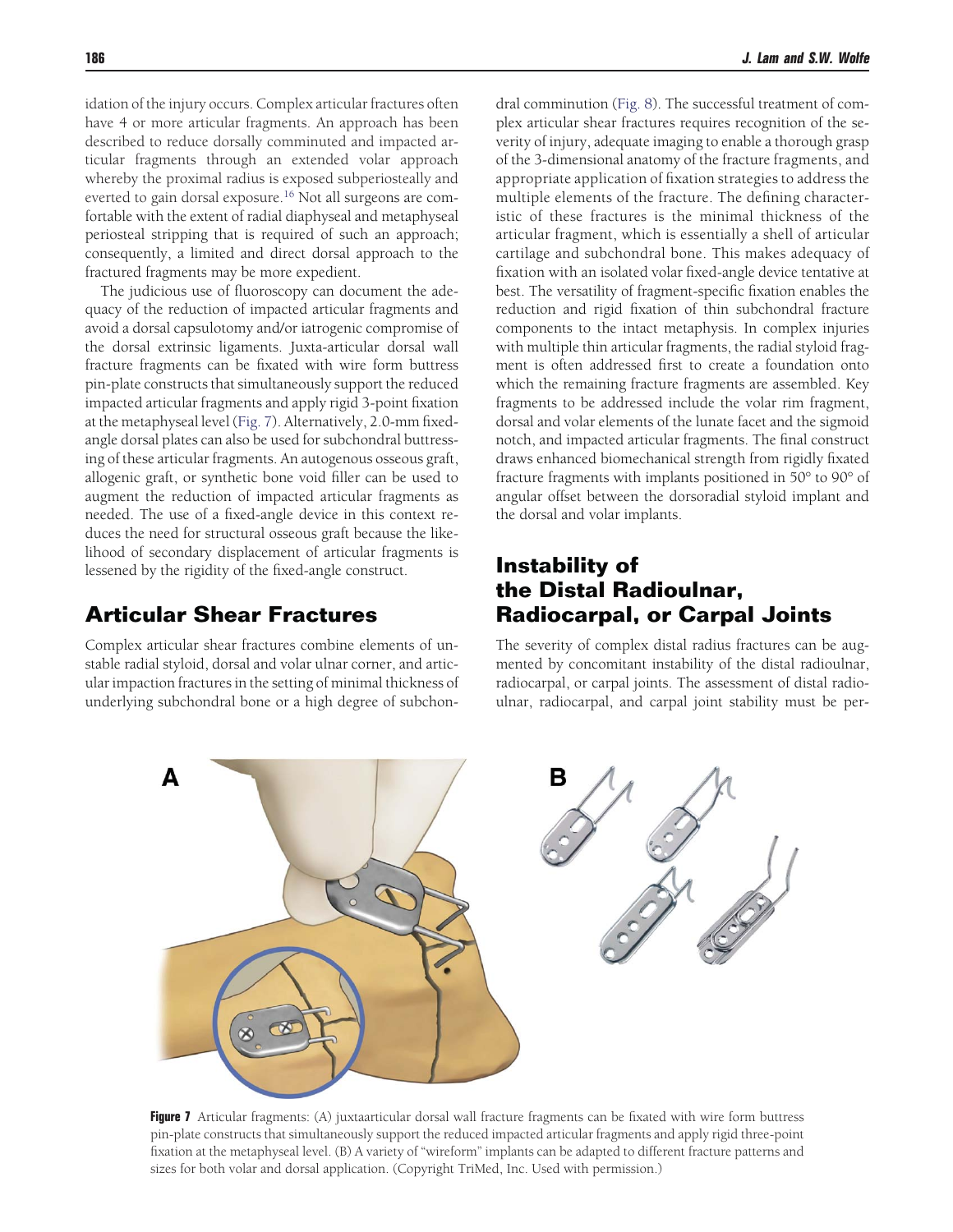formed systematically after the fixation of every distal radius fracture to avoid the sequelae of late clinical presentation because of missed diagnosis. Once the osseous fracture fragments have been stabilized, any remnant instability suggests injury to the ligamentous structures that confer stability to these joints, which lack a high degree of inherent bony constraint. Treatment should be rendered appropriately to address injury to the distal radioulnar ligaments, the extrinsic radiocarpal ligaments, or the interosseous carpal ligaments.

Options for restoring distal radioulnar stability include immobilization with the forearm in supination, cross-fixation of the radius to the ulna, repair of ulnar styloid base fractures (Fig. 9), and repair versus reconstruction of distal radioulnar ligament injuries at the ulnar fovea. Radiocarpal and interosseous ligamentous injury can be repaired primarily with the assistance of suture anchors or soft-tissue augmentation or treatment staged for definitive reconstruction after fracture healing.

#### **Conclusions**

Volar fixed-angle plate osteosynthesis constitutes one of the most versatile and useful tools in the surgical armamentar-



**Figure 8** Articular shear fracture: (A) posteroanterior and lateral radiographs of an articular shear fracture of the distal radius. (B) A lateral radiograph of the wrist showing stable wire form dorsal buttress pin-plate fixation of juxta-articular dorsal wall fracture fragments and support for reduced impacted articular fragments. (Copyright, Scott W. Wolfe, MD.)



**Figure 9** Ulnar Styloid Base Fracture: Posteroanterior radiographs of an ulnar styloid base fracture stably fixated with an ulnar pin plate construct, and a distal radius fracture stably fixated with a volar fixed-angle plate. (Copyright, Scott W. Wolfe, MD.)

ium for the treatment of distal radius fractures. Nevertheless, distal radius fractures with complex disruption of the articular surface can require additional techniques and implants to achieve stable internal fixation. The versatility and clinical utility of fragment-specific fixation arises from its ability to rigidly and anatomically fixate fractures that cannot be adequately addressed with a single implant or external fixation.

#### **References**

- 1. Colles A: On the fracture of the carpal extremity of the radius: Edinb Med Surg J 10:181-186, 1814
- 2. Böhler L: Treatment of Fractures. Vienna, Wilhelm Maudrich, 1929
- 3. Frykman G: Fracture of the distal radius including sequelae: Shoulderhand-finger syndrome, disturbance in the distal radioulnar joint and impairment of nerve function. Acta Orthop Scand Suppl 108:1-153, 1967
- 4. Gartland JJ, Werley CW: Evaluation of healed colles' fractures. J Bone Joint Surg Am 33:895-907, 1951
- 5. Knirk J, Jupiter JB: Late results of intra-articular distal radius fractures in young adults. Orthop Trans 9:456-457, 1985
- 6. Trumble TE, Schmitt SR, Vedder NB: Factors affecting functional outcome of displaced intra-articular distal radius fractures. J Hand Surg Am 19:325-340, 1994